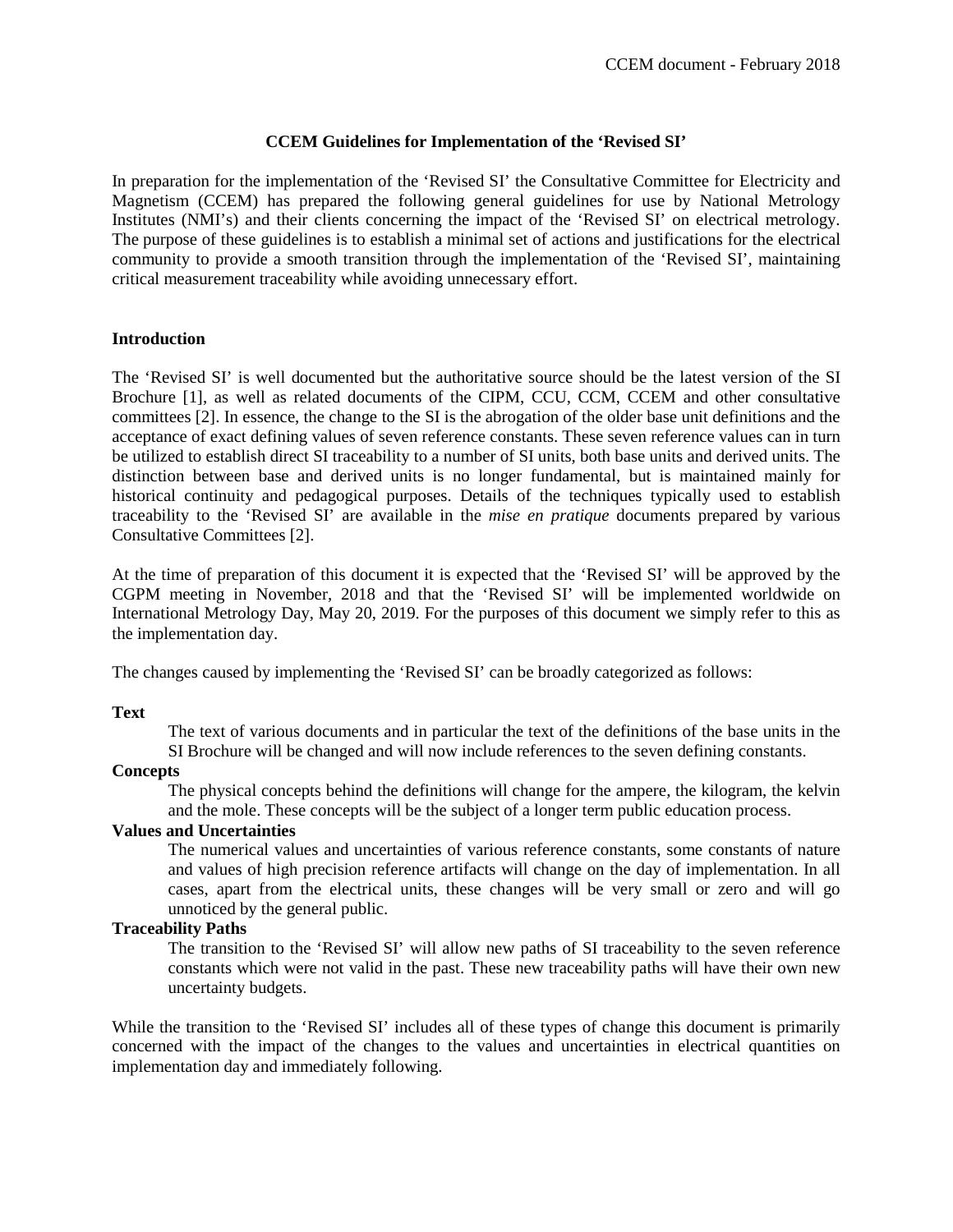# **The Impact on Electrical Metrology**

In the electrical community, these changes to the SI primarily involve the fixing of the values of the Planck constant, *h*, and the elementary charge, *e*. Fortunately, this concept of using values for *h* and *e* has been in use by the electrical community since 1990 with the adoption of the conventional values of  $K_{J-90} \cong 2e/h$  and  $R_{K-90} \cong h/e^2$ . However, the new values of *h* and *e* are slightly different from those used to set  $K_{J-90}$  and  $R_{K-90}$ . The elimination of the 'conventional' units, represented by  $K_{J-90}$  and  $R_{K-90}$ , will mean that the disseminated electrical units will become fully coherent with the SI. However, this will result in a small discontinuous change on the day of implementation of the 'Revised SI' but, from then on, no further changes will be necessary.

In other communities such as mass, temperature, length, time etc. the changes to the 'Revised SI' will not result in an observable discontinuity in quantity values. So the electrical community in particular needs guidance on two generic questions:

- 1. What do I need to do in preparation for the 'Revised SI'?
- 2. What do I need to do on or immediately following implementation day?

# **What do I need to do in preparation for the 'Revised SI'?**

Well in advance of implementation day several tasks should be initiated.

First, familiarize yourself, your staff and your impacted clients about the 'Revised SI', its consequences and its implementation. Information is available from the CIPM publicity working group, various NMIs and public presentations [3-9].

Secondly, review your traceability requirements by identifying standards, artifacts, instrumentation, control and statistical software and specific measurements that may be affected by this change. Particular focus should be made on the highest accuracy (lowest uncertainty) components (guidance for this is given in the next section).

Thirdly, review your quality management documents to identify references to the conventional values  $K_{1-90}$  and  $R_{K-90}$ , for example in calibration procedures and measurement software. These references need to be updated.

NMI's should also contact their clients so that they too can follow these guidelines.

# **What do I need to do on or immediately following implementation day?**

This question pertains specifically to what metrological changes are required on implementation day. On implementation day software, quality system procedures and other associated documentation should be updated to reflect the newly defined values of *h* and *e*, as well as any revised traceability paths. At this time, the calibration values of all electrical instrumentation undergo a small discontinuous change. Of course it is acceptable to numerically correct, or even to recalibrate, all relevant instrumentation and standards. However, it is often impractical, and in many cases simply not necessary, to change the previous calibration values so that acceptable traceability to the SI is maintained.